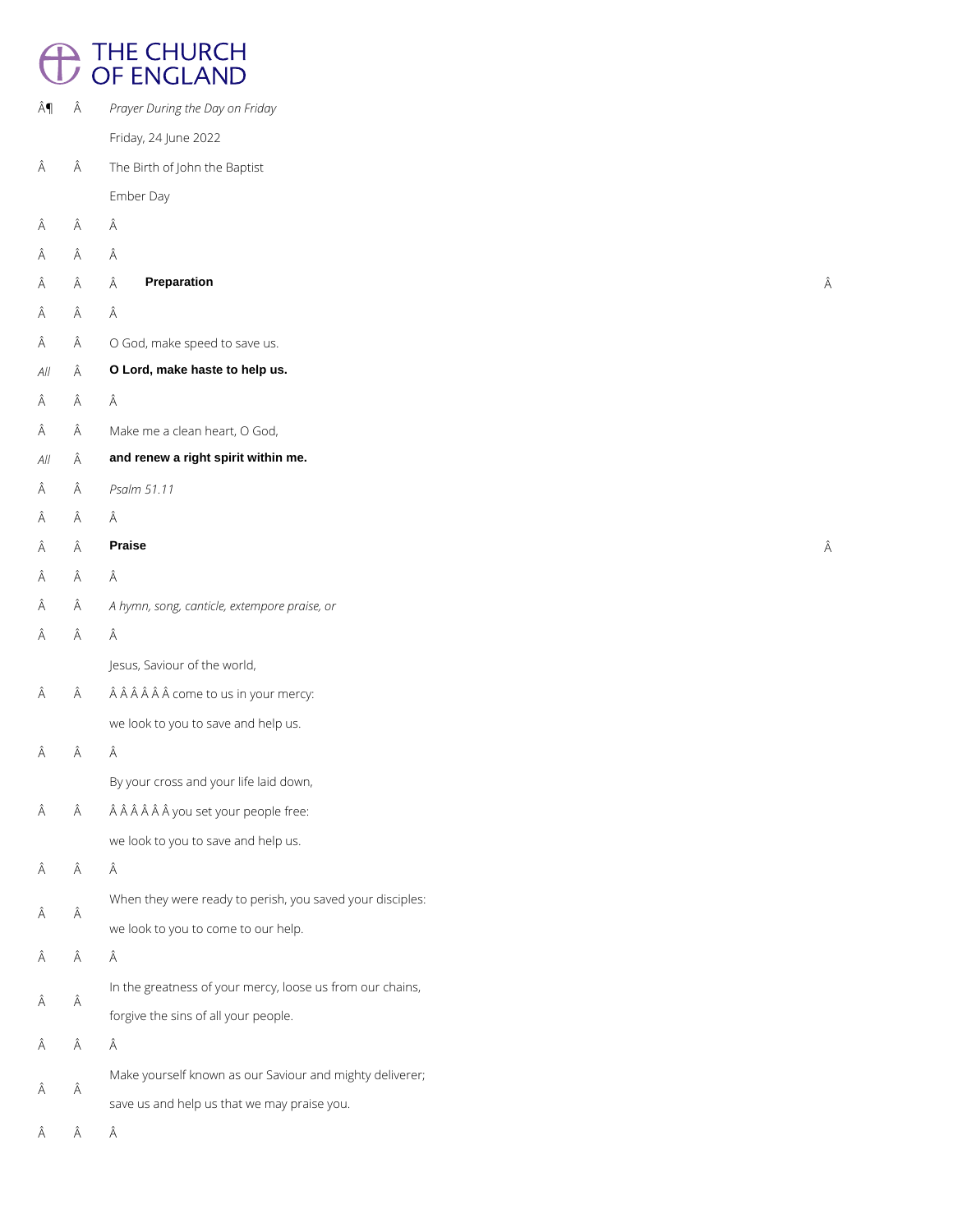| Â | Â | Come now and dwell with us, Lord Christ Jesus:                                                |   |
|---|---|-----------------------------------------------------------------------------------------------|---|
|   |   | hear our prayer and be with us always.                                                        |   |
| Â | Â | Â                                                                                             |   |
|   |   | And when you come in your glory:                                                              |   |
| Â | Â | make us to be one with you                                                                    |   |
|   |   | and to share the life of your kingdom.                                                        |   |
| Â | Â | Â                                                                                             |   |
| Â | Â | The Word of God                                                                               | Â |
| Â | Â | Â                                                                                             |   |
| Â | Â | Psalmody                                                                                      |   |
| Â | Â | Â                                                                                             |   |
| Â | Â | Either, on anyP Fraid na 223                                                                  |   |
| Â | Â | Â                                                                                             |   |
| Â | Â | Or, WeeRs4alm 124                                                                             |   |
| Â | Â | Â                                                                                             |   |
| Â | Â | Alternatively, when Morning and Evening Proanyee ro farteleasles on progelleben faotleid wed. |   |
| Â | Â | Â                                                                                             |   |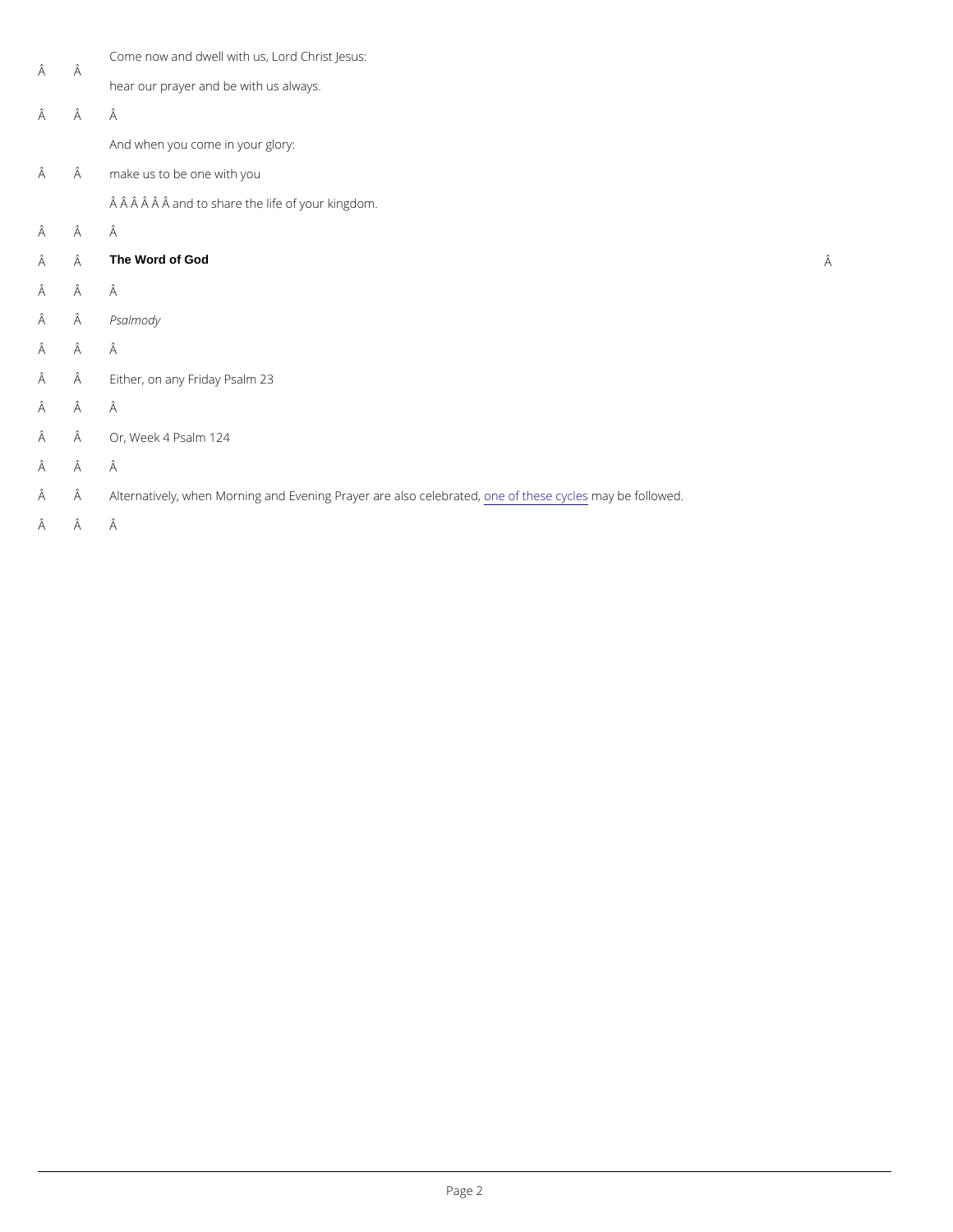## **Psalm 23**

1 $\hat{A}$   $\hat{A}$  The Lord is my shepherd; $\hat{A}$   $\hat{a}$  $I$ <sub>1</sub>

Â Â therefore can I lack nothing.

2 He makes me lie down in green pastures â $\square_1^1$ 

 $\hat{A}$   $\hat{A}$   $\hat{A}$  and leads me beside still waters.

 $3\hat{A}$  Å He shall refresh my soul $\hat{A}$  â $I$ 

 $\hat{A}$   $\hat{A}$   $\hat{A}$  and guide me in the paths of righteousness for his nameâlles sake.

4Â Â Though I walk through the valley of the shadow of death,

 $\hat{A}$   $\hat{A}$   $\hat{A}$   $\hat{A}$   $\hat{A}$  | will fear no evil; $\hat{A}$   $\hat{a}$  $\Box$ 

 $\hat{A}$   $\hat{A}$   $\hat{A}$  for you are with me;

 $\hat{A}$   $\hat{A}$   $\hat{A}$   $\hat{A}$   $\hat{A}$   $\hat{B}$  your rod and your staff, they comfort me.

5Â Â You spread a table before me

 $\hat{A}$   $\hat{A}$   $\hat{A}$   $\hat{A}$   $\hat{A}$  in the presence of those who trouble me; $\hat{A}$   $\hat{a}$  $\Box$ 

Â Â you have anointed my head with oil

 $\hat{A}$   $\hat{A}$   $\hat{A}$   $\hat{A}$   $\hat{A}$  and my cup shall be full.

6Â Â Surely goodness and loving mercy shall follow me

 $\hat{A}$   $\hat{A}$   $\hat{A}$   $\hat{A}$   $\hat{A}$  all the days of my life, $\hat{A}$   $\hat{a}$  $D_1$ 

Â Â and I will dwell in the house of the Lord for ever.

Refrain: I will dwell in the house of the Lord for ever.

O God, our sovereign and shepherd,

who brought again your Son Jesus Christ

from the valley of death,

comfort us with your protecting presence

and your angels of goodness and love,

that we also may come home

and dwell with him in your house for ever.

Â Â

Â

 $\hat{A}$   $\hat{A}$  (or)

Â Â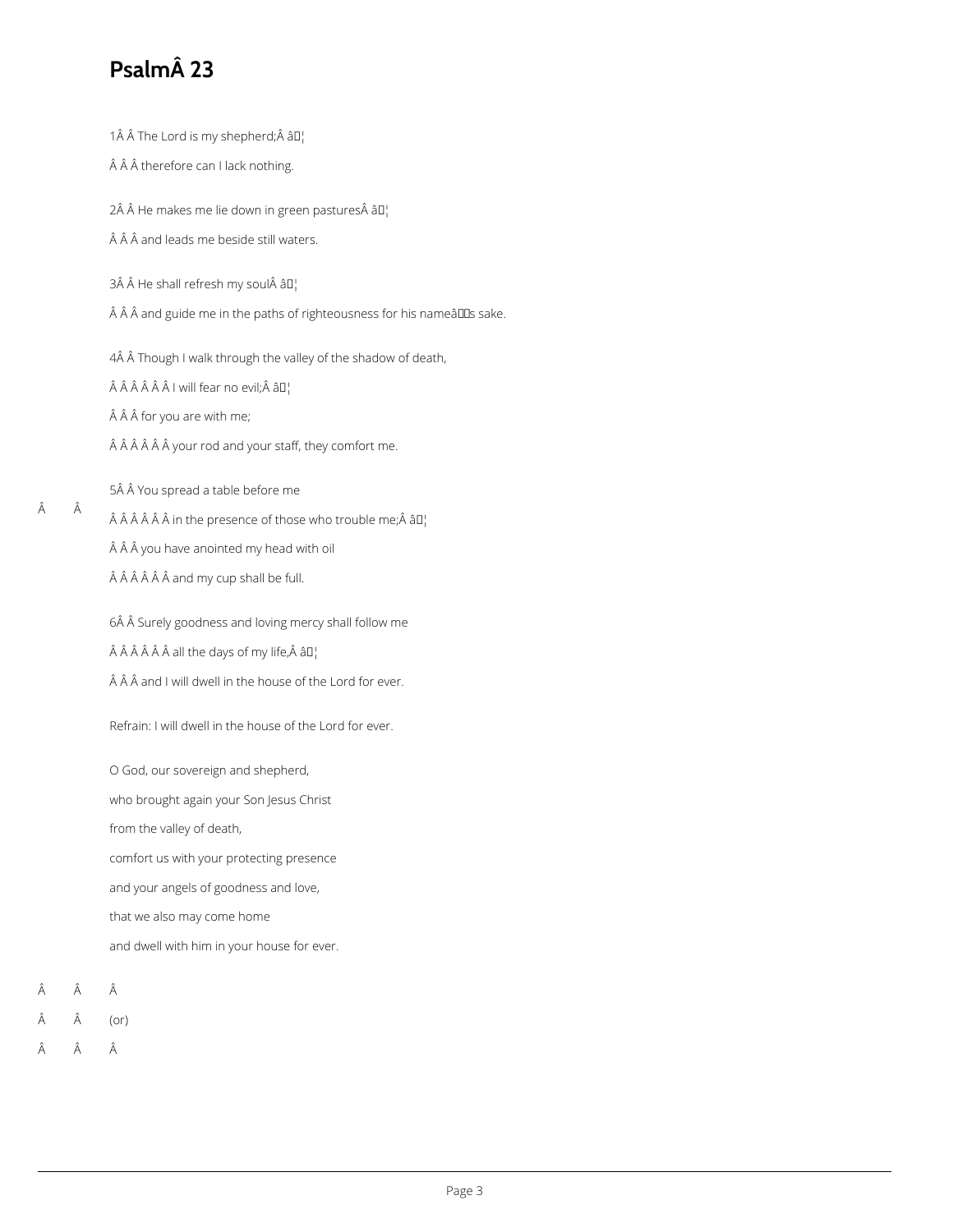## **Psalm 124**

Refrain: Our help is in the name of the Lord.

1 $\hat{A}$   $\hat{A}$  If the Lord himself had not been on our side,  $\hat{A}$   $\hat{a}$  $\Gamma$ 

Â Â now may Israel say;

2Â Â If the Lord had not been on our side, Â â $\mathbb{I}^1$ 

 $\hat{A}$   $\hat{A}$   $\hat{A}$  when enemies rose up against us;

3 Then would they have swallowed us alive  $\partial I_1$ Â Â when their anger burned against us;

4Â Â Then would the waters have overwhelmed us  $\hat{A}$   $\hat{A}$   $\hat{A}$   $\hat{A}$   $\hat{A}$  and the torrent gone over our soul;  $\hat{A}$   $\hat{a}$  $\Gamma$ <sub>1</sub> Â Â over our soul would have swept the raging waters.

 Â  $5\hat{A}$   $\hat{A}$  But blessed be the Lord $\hat{A}$   $\hat{a}$ D<sub>1</sub> Â Â who has not given us over to be a prey for their teeth.

6Â Â Our soul has escaped

 $\hat{A}$   $\hat{A}$   $\hat{A}$   $\hat{A}$   $\hat{A}$  as a bird from the snare of the fowler; $\hat{A}$   $\hat{a}$  $I$ <sub>1</sub>

 $\hat{A}$   $\hat{A}$   $\hat{A}$  the snare is broken and we are delivered.

 $7\hat{A}$   $\hat{A}$  Our help is in the name of the Lord, $\hat{A}$   $\hat{a}$ D<sub>1</sub>

 $\hat{A}$   $\hat{A}$   $\hat{A}$  who has made heaven and earth.

Refrain: Our help is in the name of the Lord.

O God, maker of heaven and earth,

you save us in the water of baptism

and by the suffering of your Son you set us free;

help us to put our trust in his victory

and to know the salvation won for us

by Jesus Christ our Lord.

Â Â

- $\hat{A}$   $\hat{A}$  Each psalm or group of psalms may end with
- $\hat{A}$   $\hat{A}$   $\hat{A}$

*All*

- **Glory to the Father and to the Son**
- **and to the Holy Spirit;**
- Â **as it was in the beginning is now and shall be for ever. Amen.**

Â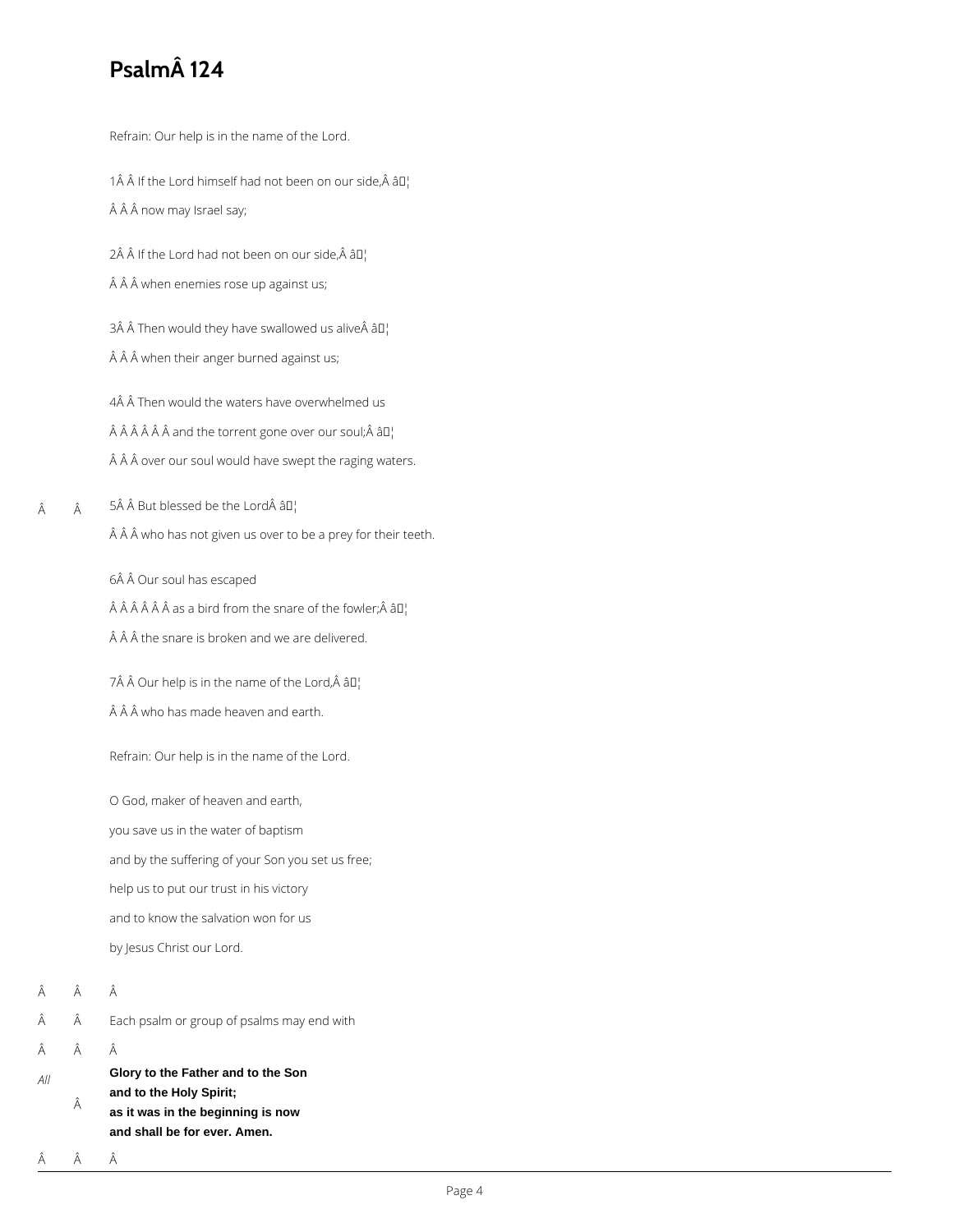- $\hat{A}$   $\hat{A}$  Short readings  $\hat{A}$  Â Â Â Â Week Four Â Jesus said to the disciples,  $\hat{a} \in \tilde{a}$  The Son of Man must undergo great suffering, and be rejected by on the third day be raised.  $\hat{a} \in \mathbb{M}$  Then he said to them all,  $\hat{a} \in \mathbb{M}$  any want to become my followers and follow me. For those who want to save their life will lose it, and those who lose their life fo gain the whole world, but lose or forfeit themselves? $a \in \mathbb{N}$  Luke 9.22-25 Â Â Â Or, on any Friday  $\rm \hat{A}$   $\rm \hat{A}$  Jesus said,  $\rm \hat{a} \, \bm{\epsilon}^{\texttt{z}}$  Love your enemies, do good to those who hate you, bless those who curse you, p  $\hat{A}$   $\hat{A}$  Luke 6.27b, 28 Â Â Â Â Â Response Â Â Â  $\hat{A}$   $\hat{A}$  Silence, study, song, or words from Scripture, such as Â Â  $\hat{A}$   $\hat{A}$  Jesus said, I am the good shepherd.  $A \parallel \hat{A}$  The good shepherd lays down his life for the sheep.  $\hat{A}$   $\hat{A}$  John 10.11 Â Â  $\hat{A}$  Prayers  $\hat{A}$  Â Â  $\hat{A}$   $\hat{A}$  Prayers may include these concerns: Â Â ¶ The Queen, members of parliament and the armed forces
- $\hat{A}$   $\hat{A}$   $\hat{A}$  Peace and justice in the world
- $\hat{A}$   $\hat{A}$  **Those who work for reconciliation**
- $\hat{A}$   $\hat{A}$   $\hat{A}$   $\hat{B}$   $\hat{A}$  all whose lives are devastated by war and civil strife
- ¶ Prisoners, refugees and homeless people
- Â Â
- $\hat{A}$   $\hat{A}$   $A$  form of interce singuitarily be dused.
- Â Â
- $\hat{A}$   $\hat{A}$  Either, the following prayer is said
- Â Â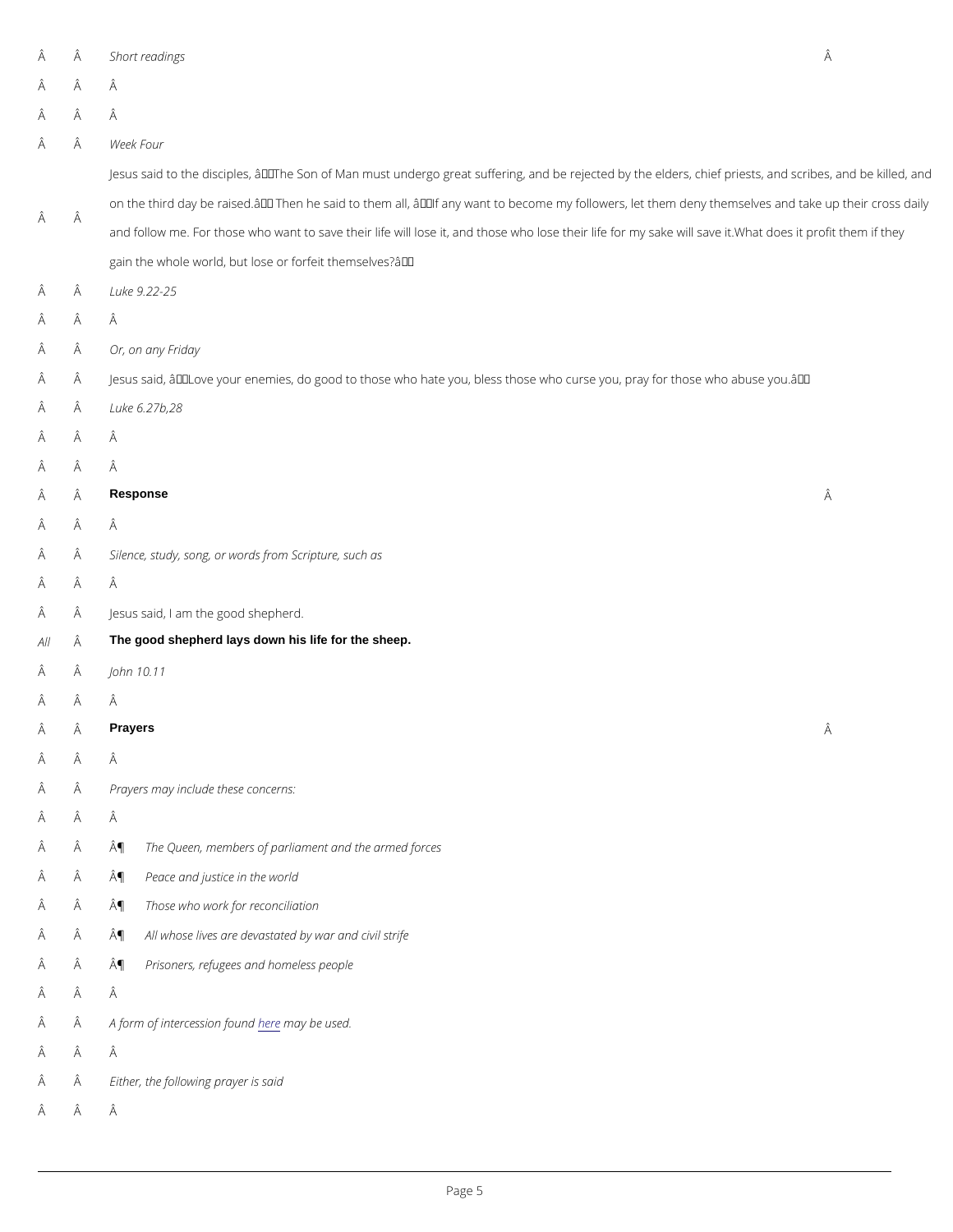Lord Jesus Christ, we thank you

for all the benefits you have won for us,

 Â friend and brother,

for all the pains and insults you have borne for us.

- *All* **Amen.**
- *After Richard of Chichester (1253)*
- $\hat{A}$   $\hat{A}$   $\hat{A}$
- Â Â
- *Or, the Collect of the day is said*
- Â Â

Most merciful redeemer,

may we know you more clearly,

love you more dearly,

and follow you more nearly,

day by day.

Almighty God,

by whose providence your servant John the Baptist

Â Â Â Â was wonderfully born,

and sent to prepare the way of your Son our Saviour

by the preaching of repentance:

lead us to repent according to his preaching

## and, after his example,

Â

constantly to speak the truth, boldly to rebuke vice,

and patiently to suffer for the truth's sake;

through Jesus Christ your Son our Lord,

who is alive and reigns with you,

in the unity of the Holy Spirit,

one God, now and for ever.

AllAmen.

Â Â

- $\hat{A}$  The Lordâllas Prayer is said.
- $\hat{A}$   $\hat{A}$   $\hat{A}$
- $\hat{A}$  (Either)
- $\hat{A}$   $\hat{A}$   $\hat{A}$
- As our Saviour taught us, so we pray
- $\hat{A}$   $\hat{A}$   $\hat{A}$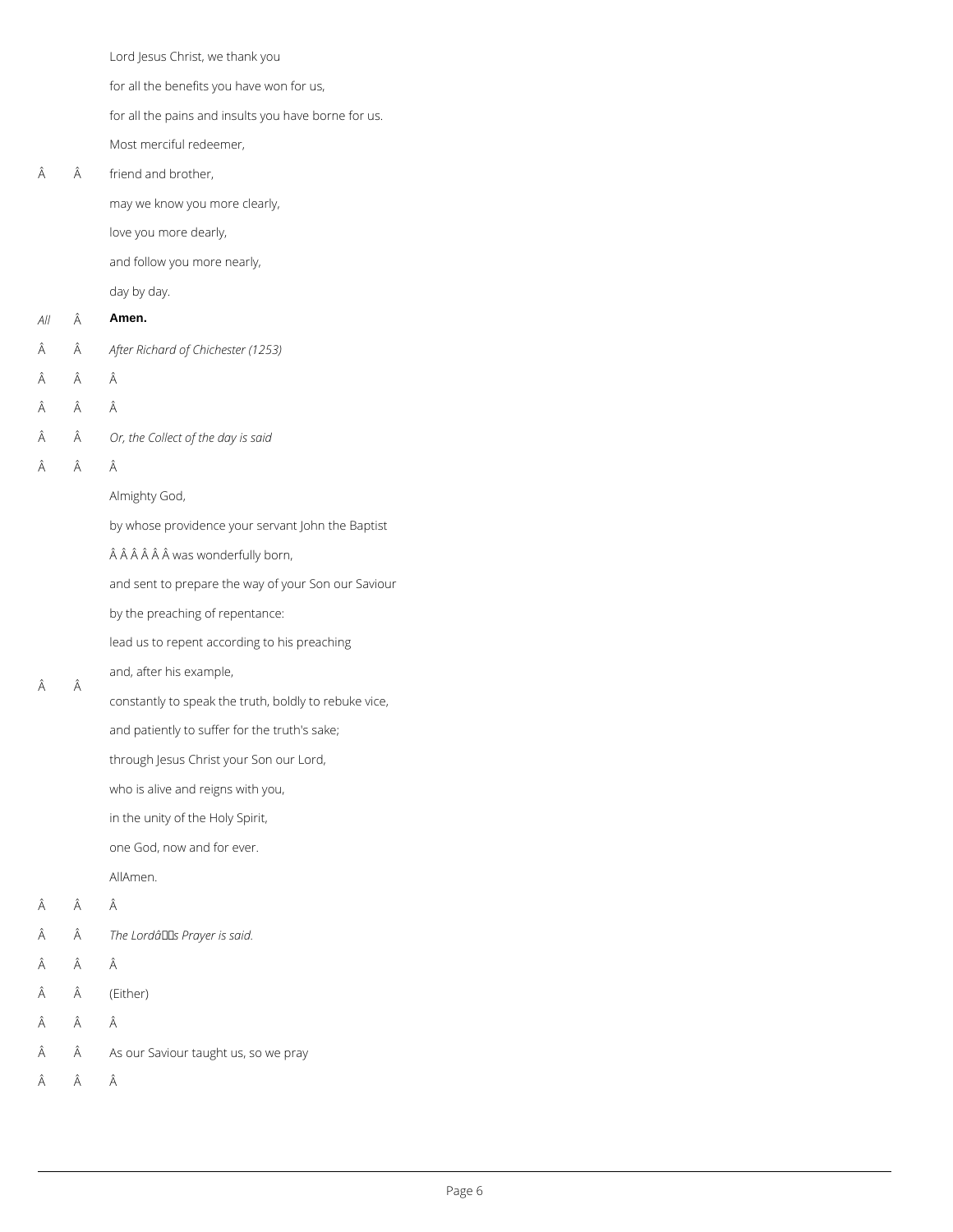| Â     | Our Father in heaven,<br>hallowed be your name,<br>your kingdom come,<br>your will be done,<br>on earth as in heaven.<br>Give us today our daily bread.<br>Forgive us our sins<br>as we forgive those who sin against us.<br>Lead us not into temptation                                                                                                                                                          |                           |
|-------|-------------------------------------------------------------------------------------------------------------------------------------------------------------------------------------------------------------------------------------------------------------------------------------------------------------------------------------------------------------------------------------------------------------------|---------------------------|
|       | For the kingdom, the power,<br>and the glory are yours<br>now and for ever.<br>Amen.                                                                                                                                                                                                                                                                                                                              |                           |
| Â     | Â                                                                                                                                                                                                                                                                                                                                                                                                                 |                           |
| Â     | $($ or $)$                                                                                                                                                                                                                                                                                                                                                                                                        |                           |
| Â     | Â                                                                                                                                                                                                                                                                                                                                                                                                                 |                           |
| Â     | Let us pray with confidence as our Saviour has taught us                                                                                                                                                                                                                                                                                                                                                          |                           |
| Â     | Â                                                                                                                                                                                                                                                                                                                                                                                                                 |                           |
| Â     | Our Father, who art in heaven,<br>hallowed be thy name;<br>thy kingdom come;<br>thy will be done;<br>on earth as it is in heaven.<br>Give us this day our daily bread.<br>And forgive us our trespasses,<br>as we forgive those who trespass against us.<br>And lead us not into temptation;<br>but deliver us from evil.<br>For thine is the kingdom,<br>the power and the glory,<br>for ever and ever.<br>Amen. |                           |
| Â     | Â                                                                                                                                                                                                                                                                                                                                                                                                                 |                           |
| Â     | The Conclusion                                                                                                                                                                                                                                                                                                                                                                                                    | Â                         |
| Â     | Â                                                                                                                                                                                                                                                                                                                                                                                                                 |                           |
| Â     | May Christ our Saviour give us peace.                                                                                                                                                                                                                                                                                                                                                                             |                           |
| All Â | Amen.                                                                                                                                                                                                                                                                                                                                                                                                             |                           |
|       |                                                                                                                                                                                                                                                                                                                                                                                                                   | but deliver us from evil. |

Â Â

Â

© [The Archbishops' Council of the Church of England, 2000-200](https://www.churchofengland.org/prayer-worship/join-us-in-daily-prayer/copyright.aspx)5

Official Common Worship apps, books and eBooks are available from Church House Publishing

The Bible readings (other than the psalms) are from The New Revised Standard Version Christion, copyright 1989, 1995 Division of Christian Education of th[e National Council of the Churches of](https://nrsvbibles.org/) [Christ in the United States of America](https://nrsvbibles.org/) Used by permission. All rights reserved.

Â

Implemented by Simon Kershaw a[t Crucix](http://www.crucix.com/). Implementation copyright © Simon Kershaw, 2002-2021.

Â Â

[View other s](/prayer-and-worship/join-us-service-daily-prayer)ervices

Copy to clipboard